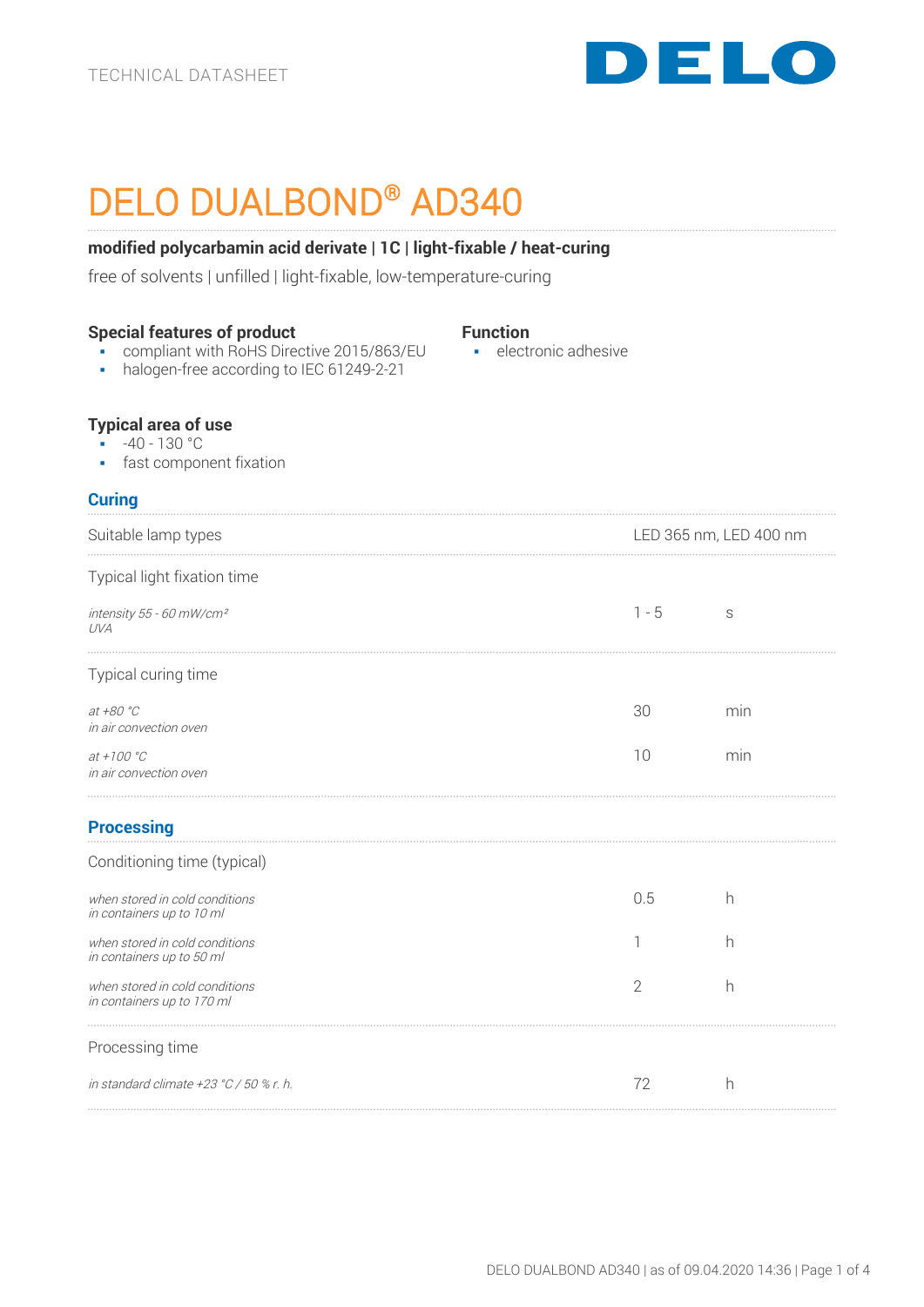

# Storage life in unopened original container

| at -18 $^{\circ}C$                                                                      | 6      | month(s)          |
|-----------------------------------------------------------------------------------------|--------|-------------------|
| <b>Technical properties</b>                                                             |        |                   |
| Color in cured condition in 1 mm layer thickness                                        | beige  |                   |
| Transparency in cured condition in 1 mm layer thickness                                 | opaque |                   |
| <b>Parameters</b>                                                                       |        |                   |
| Density<br>DELO Standard 13   Liquid                                                    | 1.17   | g/cm <sup>3</sup> |
| Viscosity<br>Liquid   Rheometer   Shear rate: 10 1/s   Gap: 200 µm                      | 15600  | mPa·s             |
| Compression shear strength<br>DELO Standard 5   LCP E130i   LCP E130i   100 °C   45 min | 8      | MPa               |
| Compression shear strength<br>DELO Standard 5   AI   AI   100 °C   45 min               | 15     | MPa               |
| Compression shear strength<br>DELO Standard 5   FR4   FR4   100 °C   45 min             | 32     | MPa               |
| Compression shear strength<br>DELO Standard 5   Glass   Glass   100 °C   45 min         | 23     | MPa               |
| Compression shear strength<br>DELO Standard 5   PBT   PBT   100 °C   45 min             | 13     | MPa               |
| Tensile strength<br>Based on DIN EN ISO 527   100 °C   45 min                           | 11     | MPa               |
| Elongation at tear<br>Based on DIN EN ISO 527   100 °C   45 min                         | 4      | $\%$              |
| Young's modulus<br>Based on DIN EN ISO 527   100 °C   45 min                            | 400    | MPa               |
| Shore hardness D<br>Based on DIN EN ISO 868   100 °C   45 min                           | 52     |                   |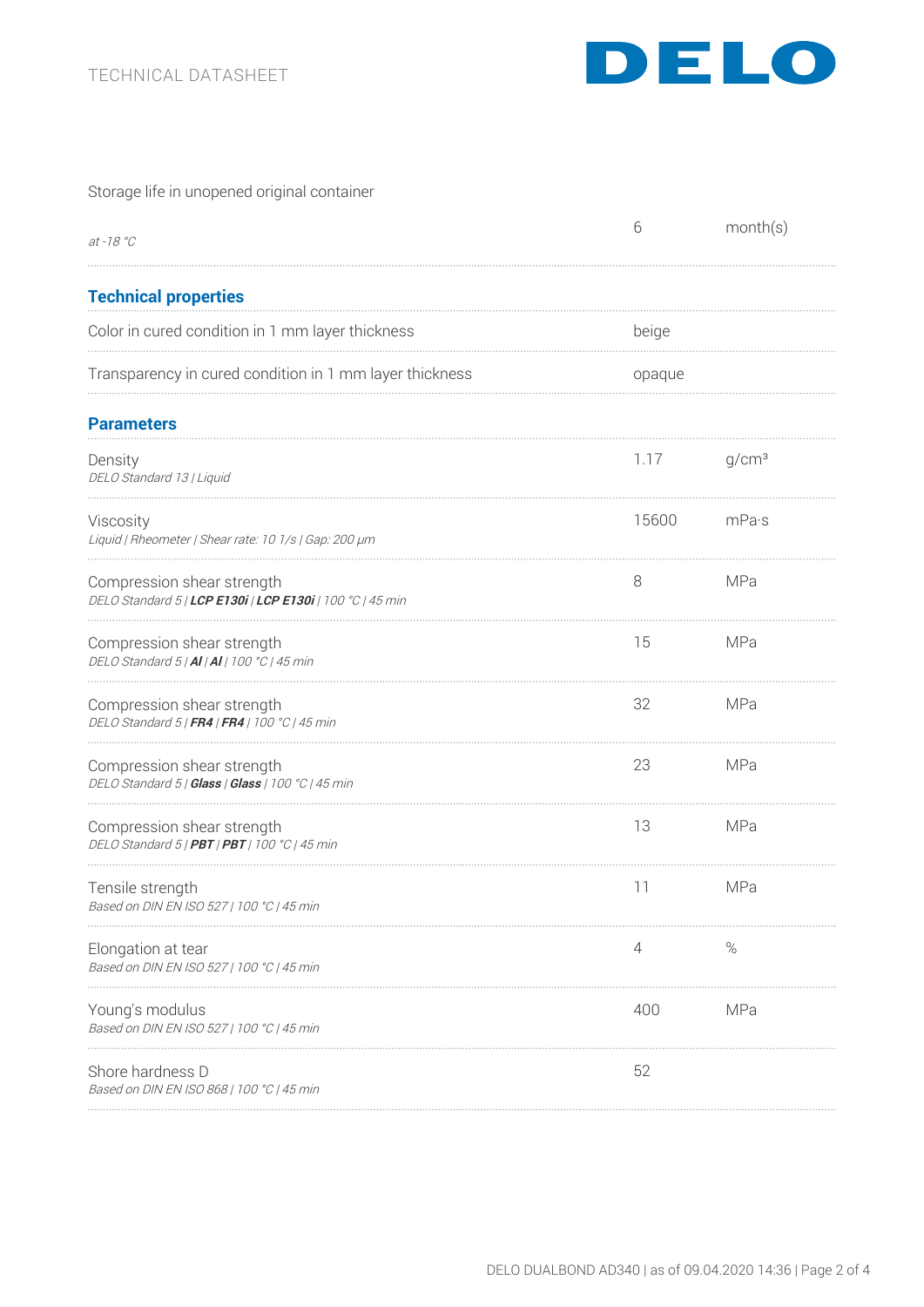

| Glass transition temperature                                 | DELO Standard 26   TMA   60 mW/cm <sup>2</sup>   10 s   Plus   120 °C   20 min                                |     |          |  |
|--------------------------------------------------------------|---------------------------------------------------------------------------------------------------------------|-----|----------|--|
| Coefficient of linear expansion                              | DELO Standard 26   TMA   Evaluation T: 30 °C - 70 °C   60 mW/cm <sup>2</sup>   10 s   Plus   120 °C   20 min  | 115 | ppm/K    |  |
| Coefficient of linear expansion                              | DELO Standard 26   TMA   Evaluation T: 80 °C - 160 °C   60 mW/cm <sup>2</sup>   10 s   Plus   120 °C   20 min | 182 | ppm/K    |  |
| Shrinkage<br>DELO Standard 13   100 °C   45 min              |                                                                                                               | 3.1 | vol $\%$ |  |
| Water absorption<br>at approx. $+23 \text{ }^{\circ}C$       | Based on DIN EN ISO 62   100 °C   45 min   Type of storage: Media   Medium: Distilled water   Temp.:          | 0.5 | wt. %    |  |
| <b>Converting table</b>                                      |                                                                                                               |     |          |  |
| $=$ (°C x 1.8) + 32 1 MPa = 145.04 psi<br>1 inch = $25.4$ mm | 1 GPa = 145.04 ksi                                                                                            |     |          |  |

| 1 inch = $25.4$ mm   | 1 GPa = $145.04$ ks              |
|----------------------|----------------------------------|
| 1 mil = 25.4 $\mu$ m | $1 \text{ cP} = 1 \text{ mPa·s}$ |
| $1 oz = 28.3495 g$   | $1 N = 0.225 lb$                 |

## **General curing and processing information**

The curing time stated in the technical data was determined in the laboratory. It can vary depending on the adhesive quantity and component geometry and is therefore a reference value.

The heating time of the components must be added to the actual curing time. It depends on component size and oven type. The specified curing temperature must be reached directly at the adhesive.

Increasing or decreasing the curing temperature and / or irradiation intensity shortens or prolongs the curing time and can lead to changed physical properties.

time and can lead to changed physical properties.<br>Only a small part of the bonding should be light-fixed as the maximum build-up of adhesion is achieved by pure heat curing.

The period of time between prefixation and heat curing should not exceed 1 h at room temperature (approx. +23 °C / 50 % r.h.).

The adhesive shows postcuring behavior. After heat curing at low temperatures and a short curing time, a certain level of strength is already achieved. The adhesive postcures at room temperature and achieves a level of strength corresponding to the curing temperature after approx. 24 hours.

Depending on the adhesive quantity used, exothermic reaction heat is generated which can lead to overheating. In this case, a lower curing temperature is to be selected.

All curing or light fixation parameters depend on material thickness and absorption, adhesive layer thickness, lamp type and distance between lamp and adhesive layer.

Prefixation is performed with light. Heat curing is mandatory. Values measured after 24 h at approx. 23 °C / 50 % r.h., unless otherwise specified.

#### **General**

The data and information provided are based on tests performed under laboratory conditions. Reliable information about the behavior of the product under practical conditions and its suitability for a specific purpose cannot be concluded from this. It is the customer's responsibility to test the suitability of a product for the intended purpose by considering all specific requirements and by applying standards the customer